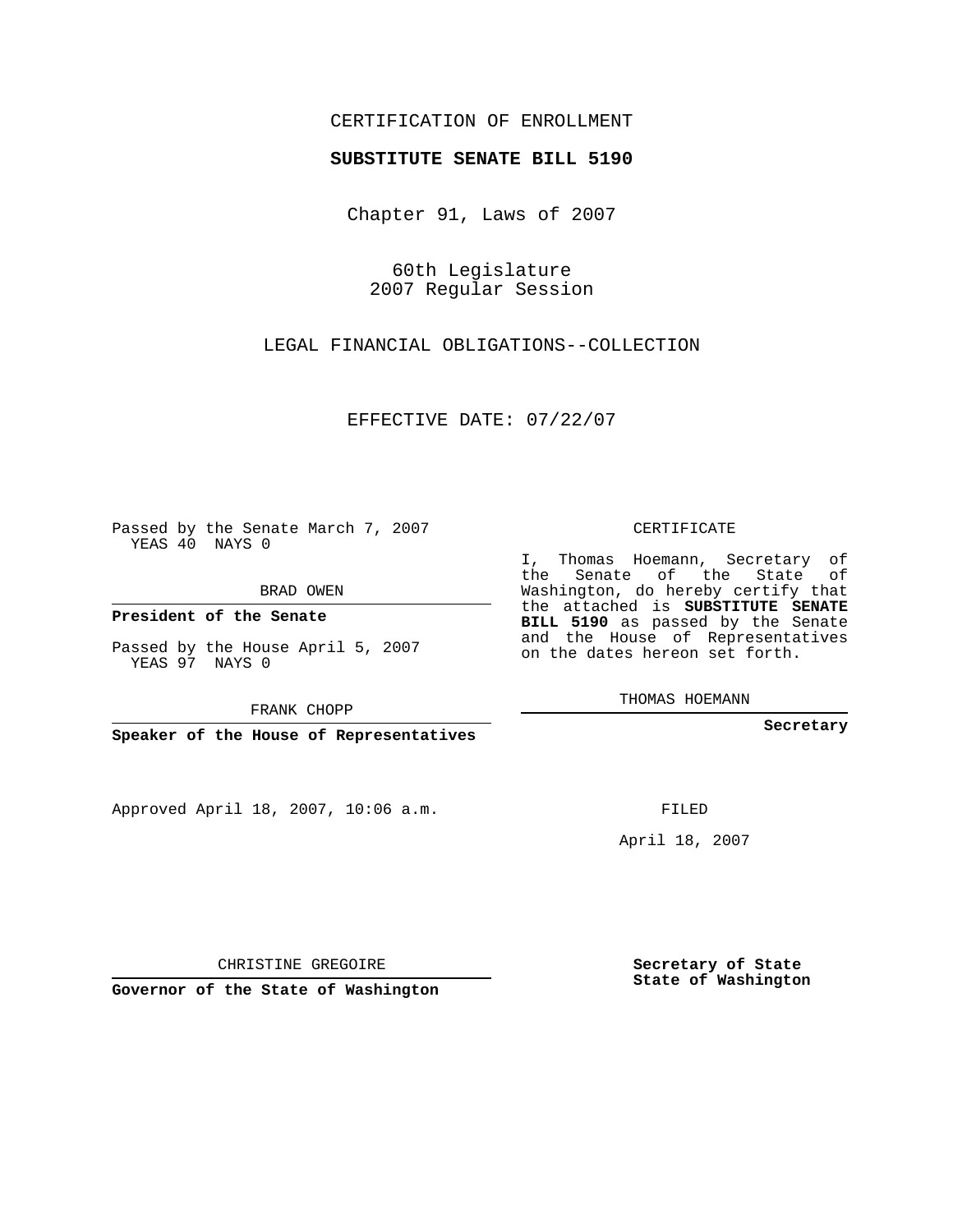## **SUBSTITUTE SENATE BILL 5190** \_\_\_\_\_\_\_\_\_\_\_\_\_\_\_\_\_\_\_\_\_\_\_\_\_\_\_\_\_\_\_\_\_\_\_\_\_\_\_\_\_\_\_\_\_

\_\_\_\_\_\_\_\_\_\_\_\_\_\_\_\_\_\_\_\_\_\_\_\_\_\_\_\_\_\_\_\_\_\_\_\_\_\_\_\_\_\_\_\_\_

Passed Legislature - 2007 Regular Session

## **State of Washington 60th Legislature 2007 Regular Session**

**By** Senate Committee on Human Services & Corrections (originally sponsored by Senators Hargrove, McCaslin and Shin)

READ FIRST TIME 02/05/07.

1 AN ACT Relating to the collection of legal financial obligations; amending RCW 72.09.480; and reenacting and amending RCW 70.58.107.

BE IT ENACTED BY THE LEGISLATURE OF THE STATE OF WASHINGTON:

 **Sec. 1.** RCW 72.09.480 and 2003 c 271 s 3 are each amended to read as follows:

 (1) Unless the context clearly requires otherwise, the definitions in this section apply to this section.

 (a) "Cost of incarceration" means the cost of providing an inmate with shelter, food, clothing, transportation, supervision, and other services and supplies as may be necessary for the maintenance and support of the inmate while in the custody of the department, based on the average per inmate costs established by the department and the office of financial management.

 (b) "Minimum term of confinement" means the minimum amount of time an inmate will be confined in the custody of the department, considering the sentence imposed and adjusted for the total potential earned early release time available to the inmate.

 (c) "Program" means any series of courses or classes necessary to achieve a proficiency standard, certificate, or postsecondary degree.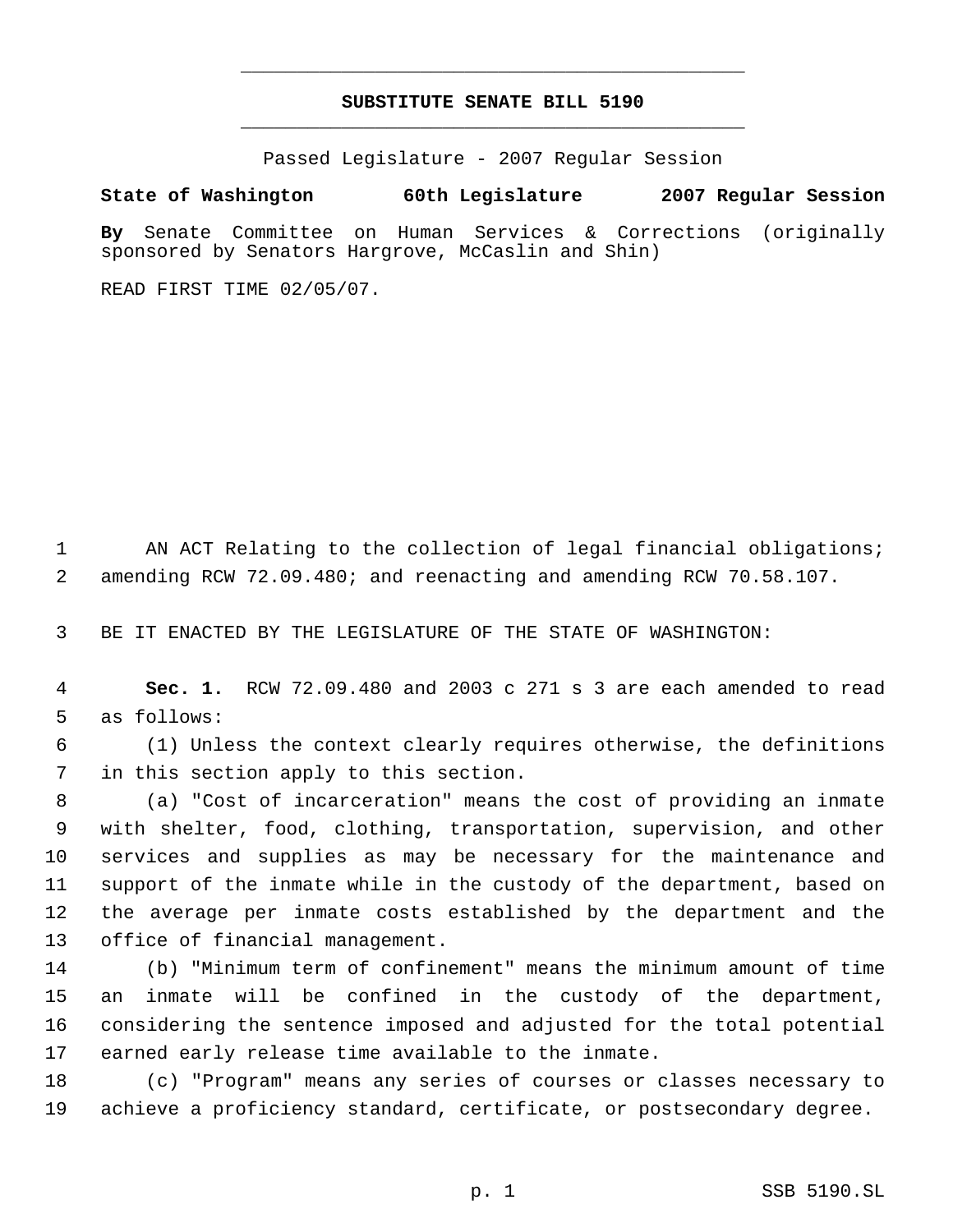(2) When an inmate, except as provided in subsection (7) of this section, receives any funds in addition to his or her wages or gratuities, except settlements or awards resulting from legal action, the additional funds shall be subject to the following deductions and the priorities established in chapter 72.11 RCW:

 (a) Five percent to the public safety and education account for the purpose of crime victims' compensation;

(b) Ten percent to a department personal inmate savings account;

 (c) Twenty percent to the department to contribute to the cost of incarceration;

 (d) Twenty percent for payment of legal financial obligations for all inmates who have legal financial obligations owing in any 13 Washington state superior court; and

 (e) Fifteen percent for any child support owed under a support order.

 (3) When an inmate, except as provided in subsection (7) of this section, receives any funds from a settlement or award resulting from a legal action, the additional funds shall be subject to the deductions in RCW 72.09.111(1)(a) and the priorities established in chapter 72.11 RCW.

 (4) The amount deducted from an inmate's funds under subsection (2) of this section shall not exceed the department's total cost of incarceration for the inmate incurred during the inmate's minimum or actual term of confinement, whichever is longer.

 (5) The deductions required under subsection (2) of this section shall not apply to funds received by the department on behalf of an offender for payment of one fee-based education or vocational program that is associated with an inmate's work program or a placement decision made by the department under RCW 72.09.460 to prepare an inmate for work upon release.

 An inmate may, prior to the completion of the fee-based education or vocational program authorized under this subsection, apply to a person designated by the secretary for permission to make a change in his or her program. The secretary, or his or her designee, may approve the application based solely on the following criteria: (a) The inmate has been transferred to another institution by the department for reasons unrelated to education or a change to a higher security classification and the offender's current program is unavailable in the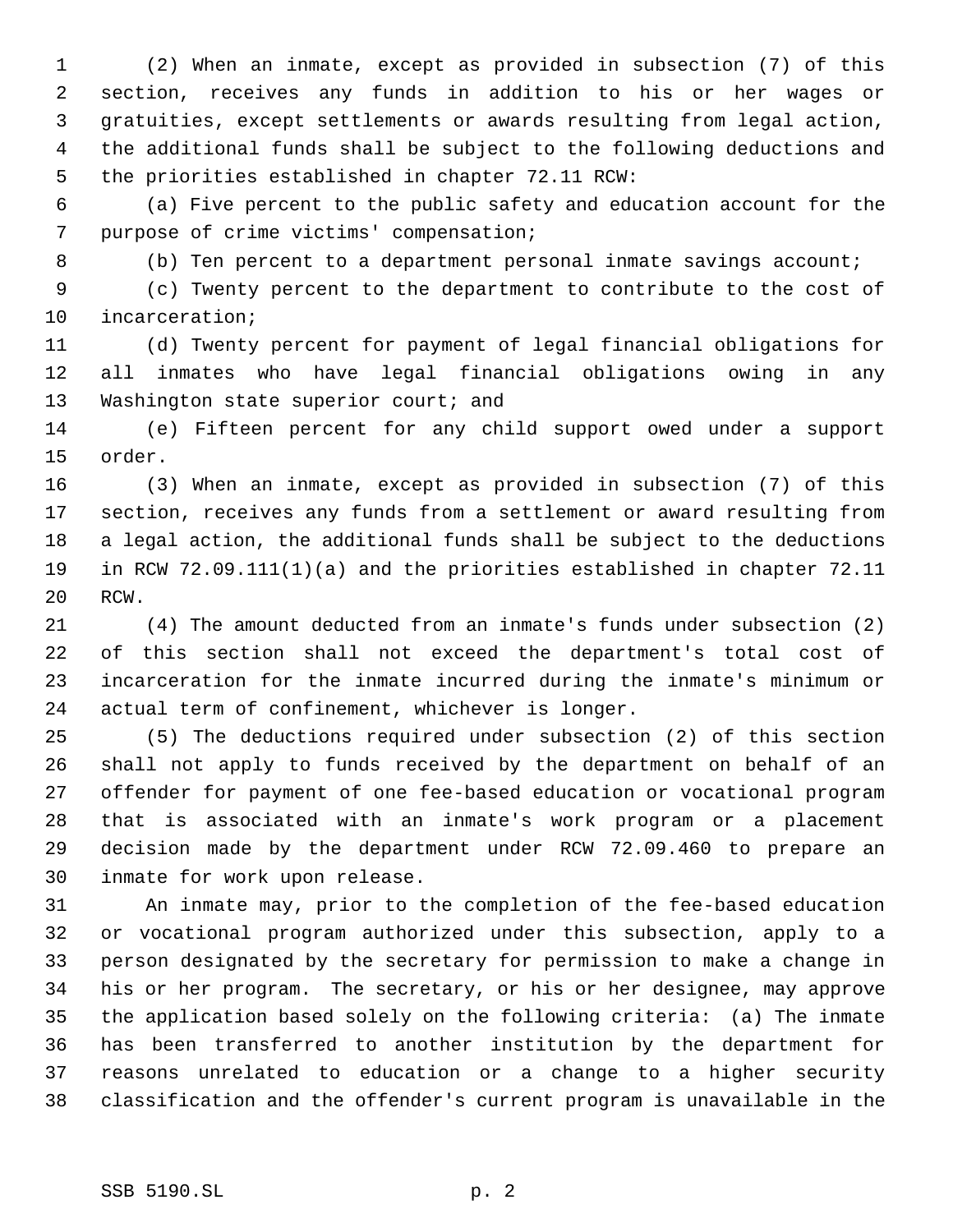offender's new placement; (b) the inmate entered an academic program as an undeclared major and wishes to declare a major. No inmate may apply for more than one change to his or her major and receive the exemption from deductions specified in this subsection; (c) the educational or vocational institution is terminating the inmate's current program; or (d) the offender's training or education has demonstrated that the current program is not the appropriate program to assist the offender to achieve a placement decision made by the department under RCW 72.09.460 to prepare the inmate for work upon release.

 (6) The deductions required under subsection (2) of this section shall not apply to any money received by the department, on behalf of an inmate, from family or other outside sources for the payment of postage expenses. Money received under this subsection may only be used for the payment of postage expenses and may not be transferred to any other account or purpose. Money that remains unused in the inmate's postage fund at the time of release shall be subject to the deductions outlined in subsection (2) of this section.

 (7) When an inmate sentenced to life imprisonment without 19 possibility of release or ((parole, or to death under chapter 10.95 RCW, receives any funds in addition to his or her gratuities, except settlements or awards resulting from legal action, the additional funds 22 shall be subject to: Deductions of five percent to the public safety 23 and education account for the purpose of crime victims' compensation, twenty percent to the department to contribute to the cost of incarceration, and fifteen percent to child support payments.

 (8) When an inmate sentenced to life imprisonment without 27 possibility of release or parole, or to death under chapter 10.95 RCW, receives any funds from a settlement or award resulting from a legal 29 action in addition to his or her gratuities, the additional funds shall be subject to: Deductions of five percent to the public safety and education account for the purpose of crime victims' compensation and twenty percent to the department to contribute to the cost of incarceration)) sentenced to death under chapter 10.95 RCW receives funds, deductions are required under subsection (2) of this section, with the exception of a personal inmate savings account under subsection (2)(b) of this section.

( $(\overline{+9})$ ) (8) The secretary of the department of corrections, or his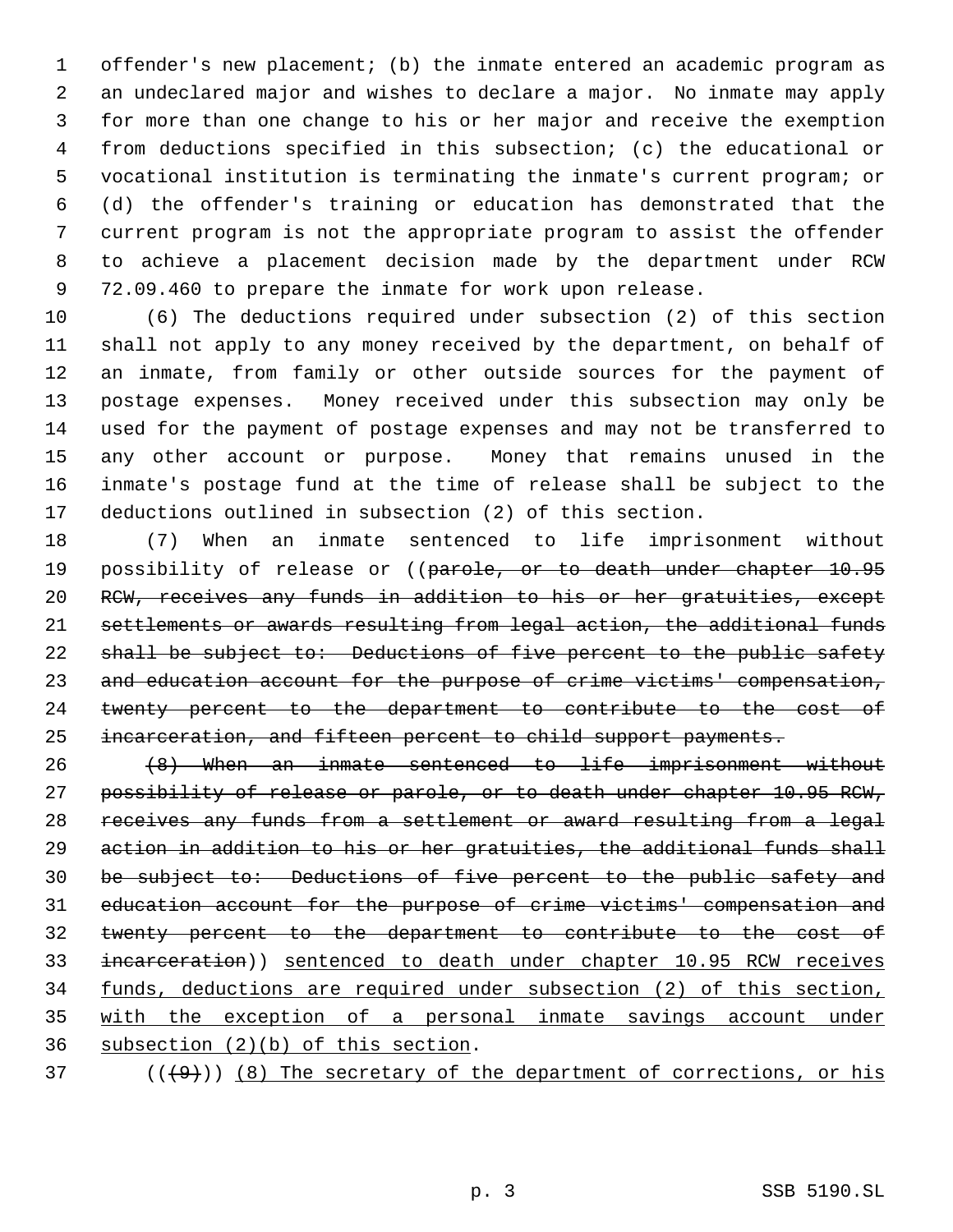or her designee, may exempt an inmate from a personal inmate savings account under subsection (2)(b) of this section if the inmate's earliest release date is beyond the inmate's life expectancy.

 (9) The interest earned on an inmate savings account created as a result of the plan in section 4, chapter 325, Laws of 1999 shall be exempt from the mandatory deductions under this section and RCW 72.09.111.

 (10) Nothing in this section shall limit the authority of the 9 department of social and health services division of child support, the county clerk, or a restitution recipient from taking collection action against an inmate's moneys, assets, or property pursuant to chapter 9.94A, 26.23, 74.20, or 74.20A RCW including, but not limited to, the collection of moneys received by the inmate from settlements or awards resulting from legal action.

 **Sec. 2.** RCW 70.58.107 and 2003 c 272 s 1 and 2003 c 241 s 1 are each reenacted and amended to read as follows:

 The department of health shall charge a fee of seventeen dollars for certified copies of records and for copies or information provided for research, statistical, or administrative purposes, and eight dollars for a search of the files or records when no copy is made. The department shall prescribe by regulation fees to be paid for preparing sealed files and for opening sealed files.

 No fee may be demanded or required for furnishing certified copies of a birth, death, fetal death, marriage, divorce, annulment, or legal separation record for use in connection with a claim for compensation or pension pending before the veterans administration. No fee may be demanded or required for furnishing certified copies of a death certificate of a sex offender for use by a law enforcement agency in 29 maintaining a registered sex offender data base, or that of any offender requested by a county clerk or court in the state of Washington for purposes of extinguishing the offender's legal financial obligation.

 The department shall keep a true and correct account of all fees received and transmit the fees to the state treasurer on a weekly basis.

 Local registrars shall charge the same fees as the state as hereinabove provided and as prescribed by department regulation except